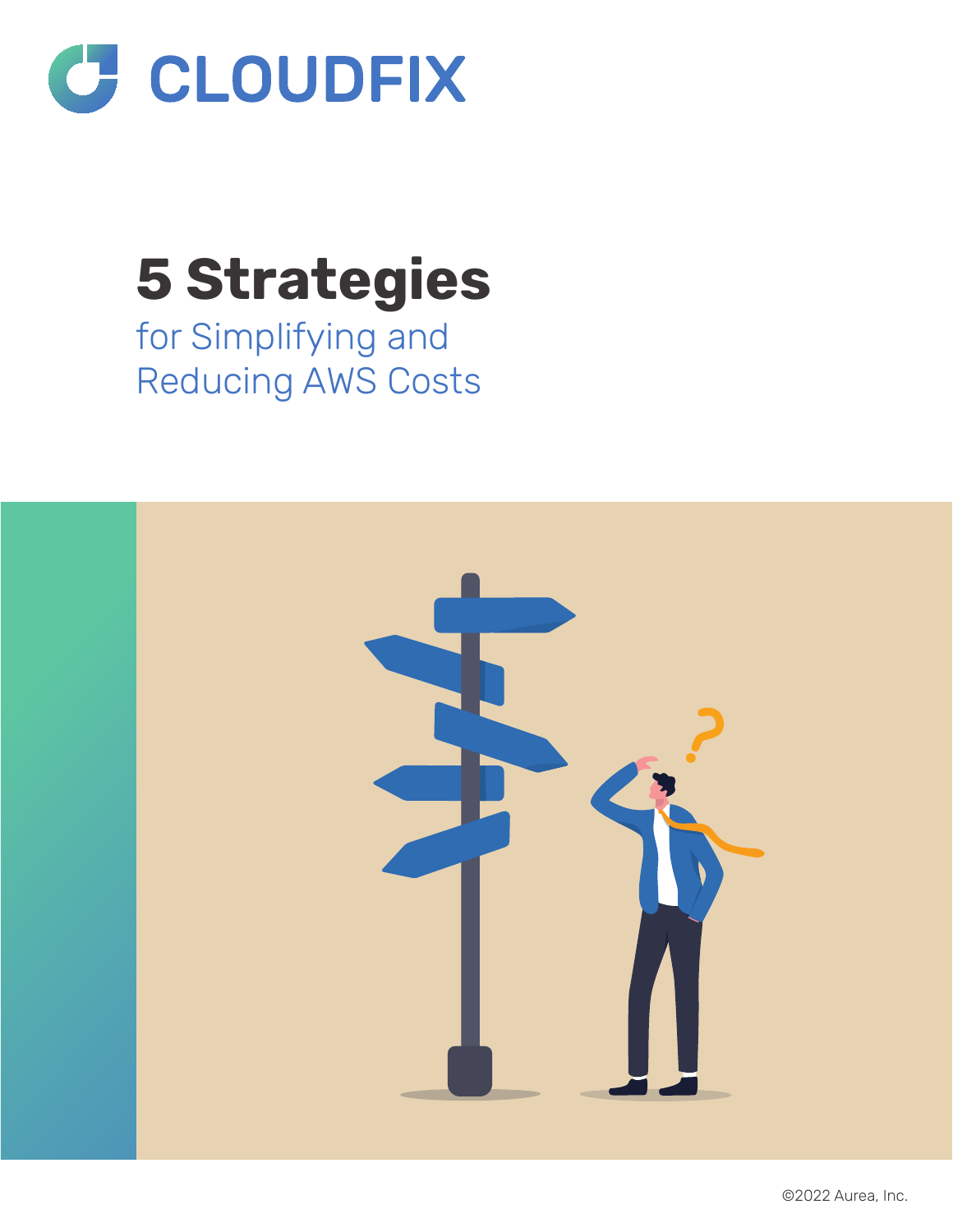We all know AWS is complex. But it's also exciting. The flexibility on offer, and the evolving array of tools AWS provides, means your organization can build anything, do anything, be anything. The great part is you're already bought in. You're in control. But what about your cloud costs? How are you managing those rising expenses as you drive innovation forward? Are they what you expected when you first started your AWS journey?

Our guess is no. Not even close.

What cost-related assumptions were made when you shifted to AWS? The kind of assumptions that are now causing headaches? And what did you miss completely? In this eBook we're about to debunk the biggest misconceptions and myths surrounding AWS cost optimization. Can you really afford not to?

If you haven't caught the first eBooks in this series, or you're in need of a quick refresher, check out **Enjoy** [Wasting Money with AWS?](https://cloudfix.com/resources/ebooks/enjoy-wasting-money-with-aws/) and [Stop Using AWS Consultants, Unless…](https://cloudfix.com/resources/ebooks/stop-using-aws-consultants-unless/) Then share them both with your team, so everyone's on the same page.

# **AWS is cheaper than on-premise data**  Misconception #1 **CANS IS CHEAPET CHAILON**<br>centers-no matter what.

When any organization makes the decision to shift from on-premise to the AWS cloud, the biggest reason is because it's more cost effective. Be honest. This is what you thought, right? And you're not entirely wrong. But the simple act of lifting and shifting your existing infrastructure is not enough to ensure cost savings. It never will be.

In reality, AWS is cheaper only when used in a cloudnative way. The right way to use AWS is to use it for services that are cloud native–this is where you leverage huge cost savings–as much as 90% in some cases. You need to lose those old-world, old-tech mindsets. The whole premise of AWS is the fact that you can use native services and you use them on demand. So how do you do that?

Here are a couple of ways AWS services can be leveraged for actual cost savings:

- Building disk-based storage for objects? You can't compete with S3 on AWS.
- Trying to run a simple API? There's no way to beat Lambda pricing.

Let's say you had a simple API server that was serving out a million requests per day, and you were hosting this API service on a cluster of four m5.4xlarge instances. The service would cost you around \$30K per year. If you converted this to Lambdas, the same service would cost you \$73 in compute costs and conservatively another \$1000 in other overheads (Lambdas cost \$0.2 per million requests). Can you afford not to make this change?

"If you are trying to run your on-premise business like an on-premise business in the cloud, you're going to end up spending more money than you currently are."

- **Rahul Subramaniam**, CEO of CloudFix and Head of Innovation at ESW Capital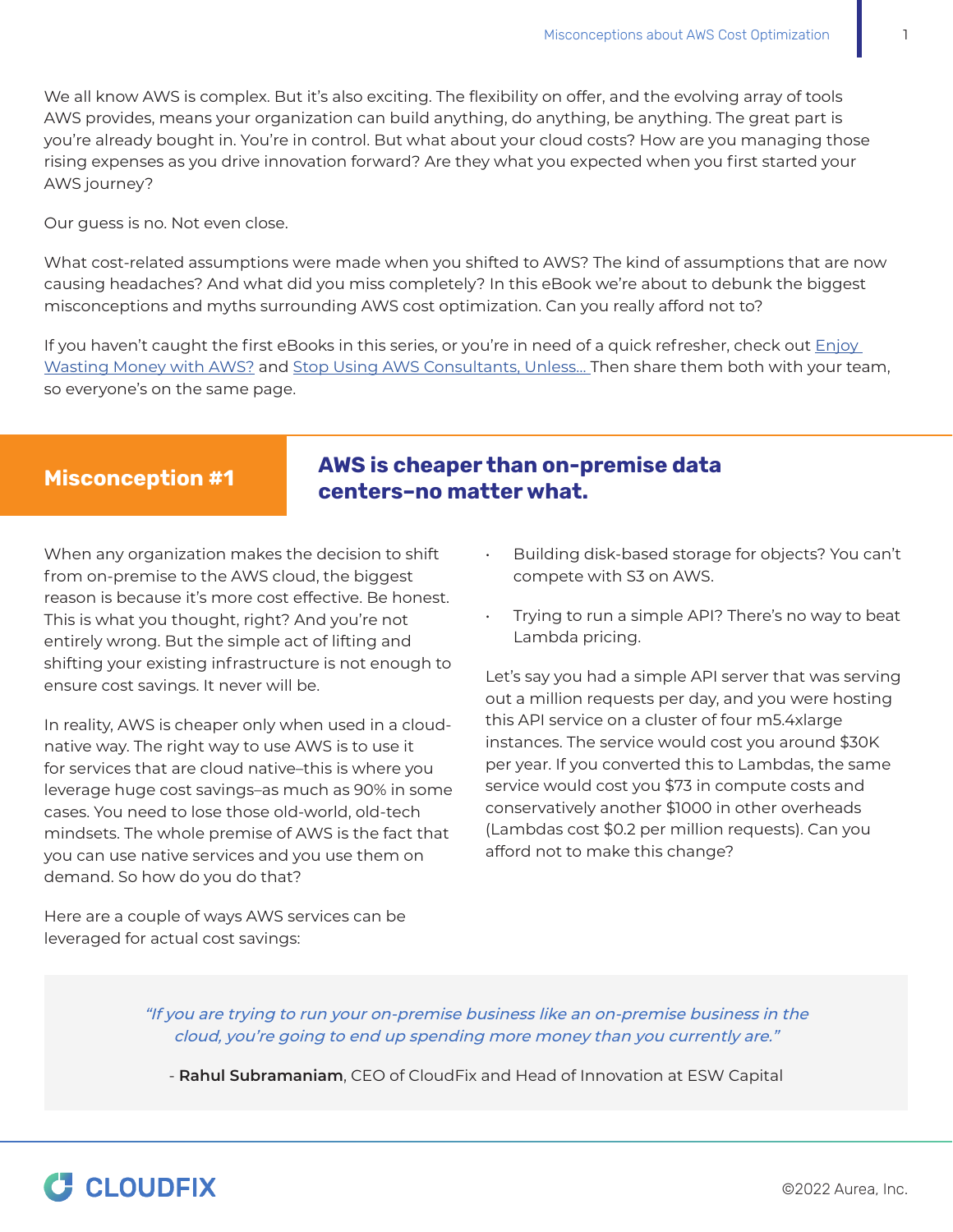### **Misconception #2 The Enterprise Discount Program is a bargain.**

The AWS Enterprise Discount Program (EDP) is a commitment-based discount that AWS offers to enterprises. So let's say you commit to a \$20 million spend over the next three years with AWS, they might give you a 10% discount for that period. Discounts are good. We all love paying less. In fact, according to the [Flexera State of the Cloud Report 2021,](https://info.flexera.com/CM-REPORT-State-of-the-Cloud) 44% of organizations using AWS are committed to the EDP. But this level of commitment is predicated on the idea that "I'm going to have more volume over a period of time so I want a discount for that." And it's not that simple.

What most people don't realize is that the EDP is probably the one anti-customer program that AWS has. It's literally contrary to what customers really need and want. It's designed for you to spend more every year, over a period of 3-5 years depending how long you sign up. So suppose today your spend is X. They expect you to spend  $X + Y$  in year one and  $X + Z$ in year two where Z is greater than Y, then an even higher amount in year three. As an AWS customer, you want the exact opposite. You want to leverage all of these higher order services that are 90% cheaper than your existing spend. You want to take all of these savings and re-architect your application to be 90% cheaper to run. This is why you moved to the cloud in the first place.

If you're considering it, here are our top recommendations before you sign up for the EDP:

- Utilize the [Migration Acceleration Program \(MAP\)](https://aws.amazon.com/migration-acceleration-program/), where AWS covers some of your costs.
- For services that you know you'll use a lot of calls for, speak to your solutions architect and the product team to get as many AWS credits as possible for those specific, hyper-expensive services. AWS product teams are very customer friendly. They want to work with you to ensure that their services are delivering tons of value.
- Don't sign the EDP. But if you absolutely must, negotiate a decreasing value EDP where you know you will be spending more overall, but keep it decreasing year over year. For example, where you are confident or you know precisely that you will spend \$40 million over the next three years, negotiate a deal where you spend \$20 million in year one, \$15 million in year two, and \$5 million in year three. This way, any unspent amounts in year one and two can carry over to years two and three respectively.

"If you believe your API requests are going to double, your data center mindset would double your costs, while a cloud-native mindset would cut costs by 99% using Lambdas."

- **Rahul Subramaniam**, CEO of CloudFix and Head of Innovation at ESW Capital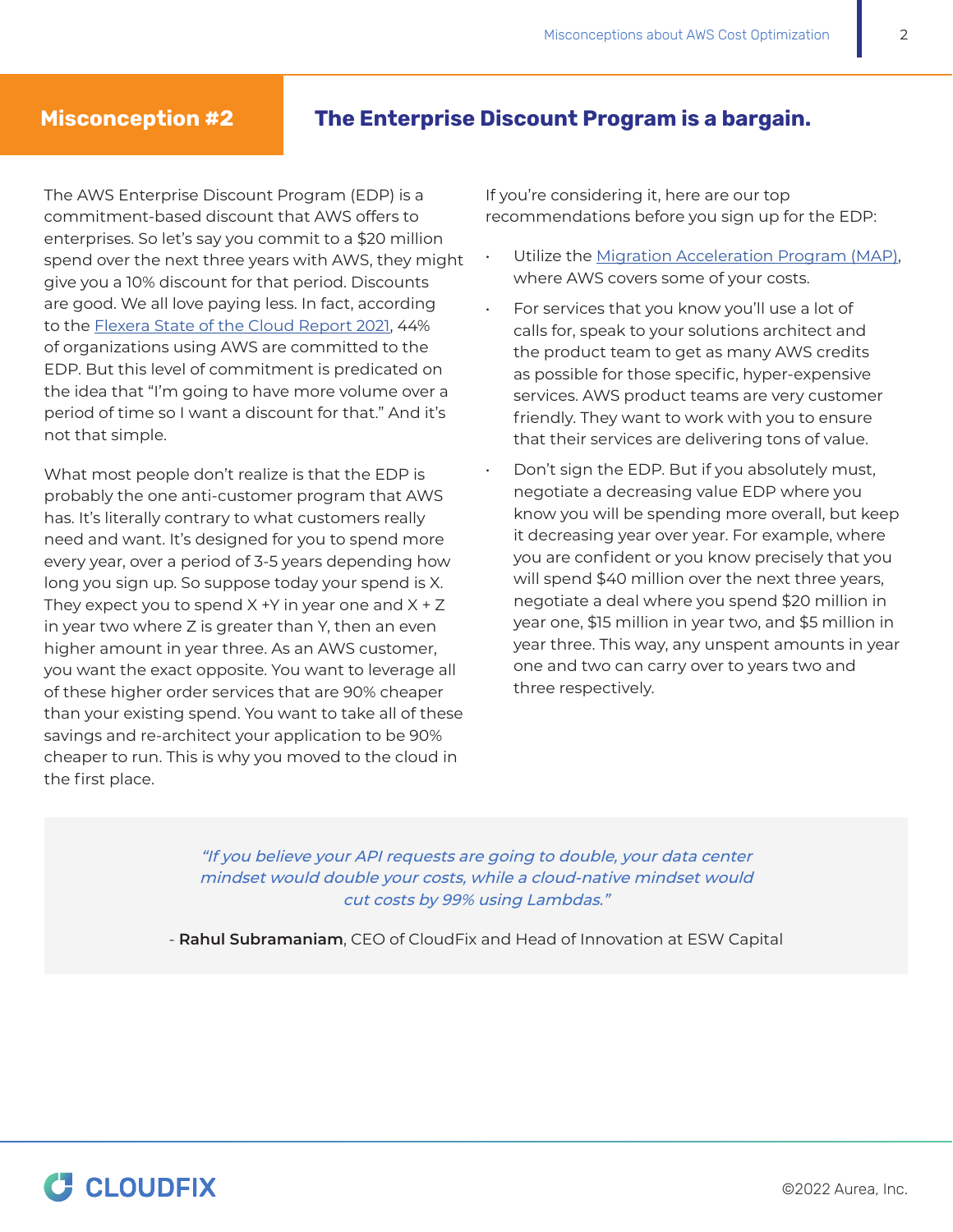### **Misconception #3 AWS service pricing is one-dimensional.**

Scalability and elasticity are key benefits of the AWS cloud environment. They allow you to adapt rapidly and evolve your applications in real time. But with this great power comes great cost optimization responsibility. With an on-premise data center your costs are easier to track, to understand, and to budget for. AWS is an entirely different paradigm. You can't just launch a new server in EC2 and say "okay, this is a dollar." What most people don't realize is that there are numerous other peripheral services that also need to be priced in for that one server to run.

- What are the costs associated with your network?
- Are you going to require a load balancer?
- Are you going to have egress traffic?
- Do you have a NAT gateway?
- Will you have a transit gateway that has multiple VPCs that need to talk to each other?
- Are you going over the internet, in which case you'll get charged a crazy amount of egress, or are you going through a VPC endpoint?

When you are planning and budgeting for how much you are likely to spend on AWS, it's not just about that one resource you launch. You must also understand

these peripheral charges and variables. As you start leveraging more and more of the services you'll realize that pricing on most services are multi-dimensional.

For example, to set up a load balancer or a NAT gateway, there'll be a charge per instance per hour depending how large of an instance you've set up and created. Then there'll be a separate data transmission charge. So you must account for all of these dimensions when you're forecasting what it's actually going to cost to run the service. AWS provides a lot of the cost calculators, but even finding the variables that drive those cost calculators is really, really hard. Estimating your AWS costs is reaching the same level of complexity as charting a rocket trajectory.

Moving forward with your cost estimates and budgeting, we recommend starting in the ballpark. Understand that there is more than one variable with any given AWS instance. Don't deep dive too much on these variables, because it is a rabbit hole. Be realistic about how you estimate, don't discount your assumptions, and expect changes and variances by the time you receive your bill. Set up billing/cost alerts to stay current with actual costs as they are being spent.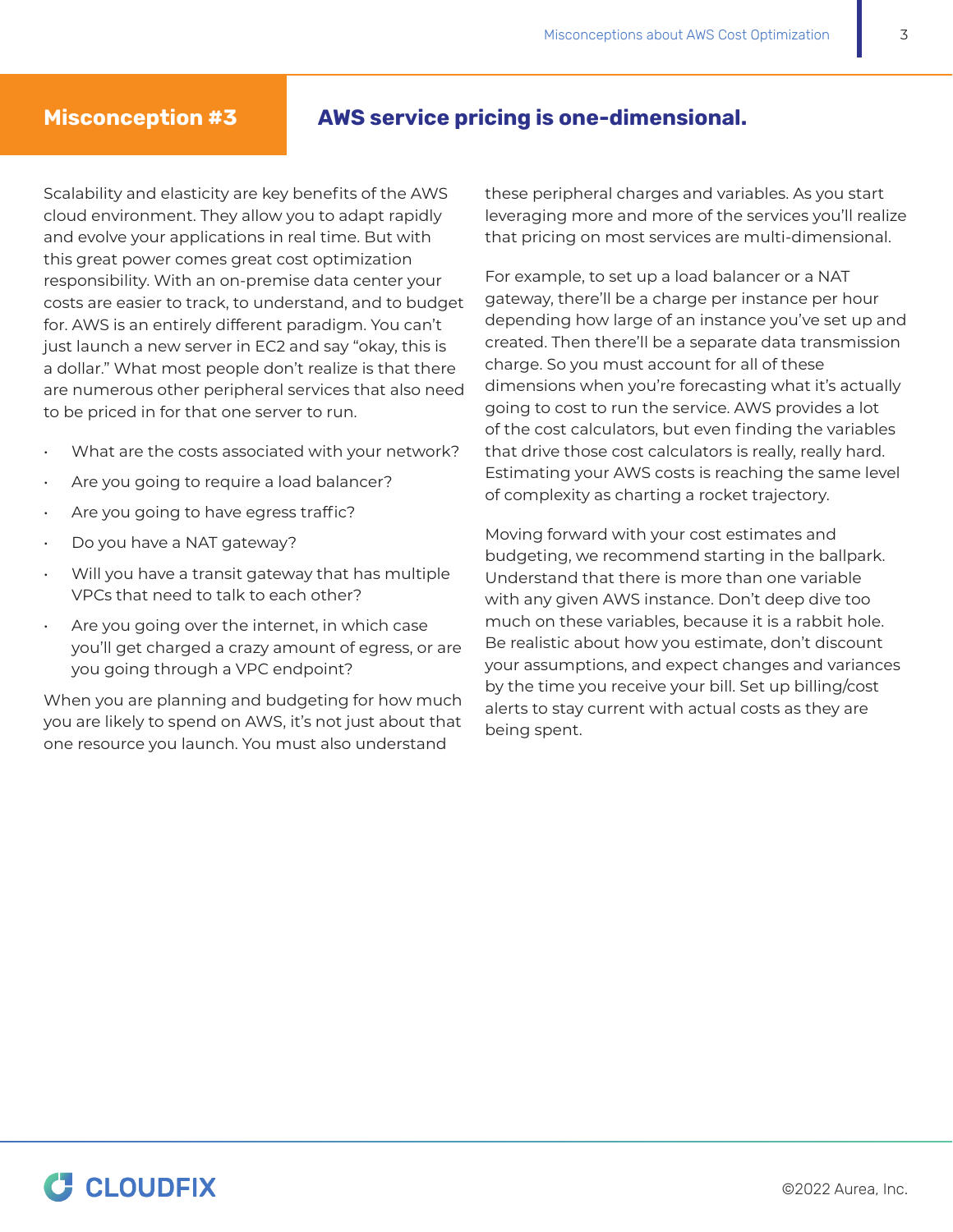### **AWS cost optimization myths**

Now that we've covered the misconceptions, it's time to cover some myths. Unlike Journey, we want you to stop believin' these. And you'll want to as well.

# **Myth #1 Outsourcing AWS cost management makes it easier.**

Thinking someone can magically come in and manage your AWS setup for you, optimizing not only performance but cost, is false. It has to be your problem. Yes, there are those that can help you optimize your AWS setup to better manage your spend. But they cannot do it for you. Before you even think about outsourcing, you need to build

consensus within your organization. You need to have a clear understanding of exactly what you're trying to achieve in AWS, every step of the way. In doing so, you can prevent wasted spend before you even start. Once you have this clear internal direction, you can leverage consultants to achieve truly great results.

# **A multi-cloud approach will save you more money than AWS alone. Myth #2**

We get it. You want redundancy. You don't want to be locked into a single service. That is a frightening prospect, especially from a financial team's perspective. But here's the thing. Would you rather commit to one cloud provider like AWS and save 90% of your costs by aligning your organization to leverage all current and future higher order cloud native services with them? Or would you prefer to utilize three different services, where you pay three times more in base costs because you now have to stick to the lowest common denominator in terms of services?

Let's think about it from a risk perspective. Approximately 16% of the entire world's internet goes through AWS servers. So if by some miraculous

disaster AWS goes down, we have far bigger problems than just losing your organization's data. And even then, they would have to wipe out nine separate global data centers for you to lose your data. AWS has more redundancies than anyone, and they are engineering for zero failure, so your organization is safer with them than anyone else.

From a cost optimization and innovation perspective, this is a no brainer. No other cloud service provider is remotely close to the level of innovation AWS is delivering. And because all of their services are under one roof, the ability to leverage them in the most efficient and cost effective ways is far greater than trying to sync services across multiple cloud systems.